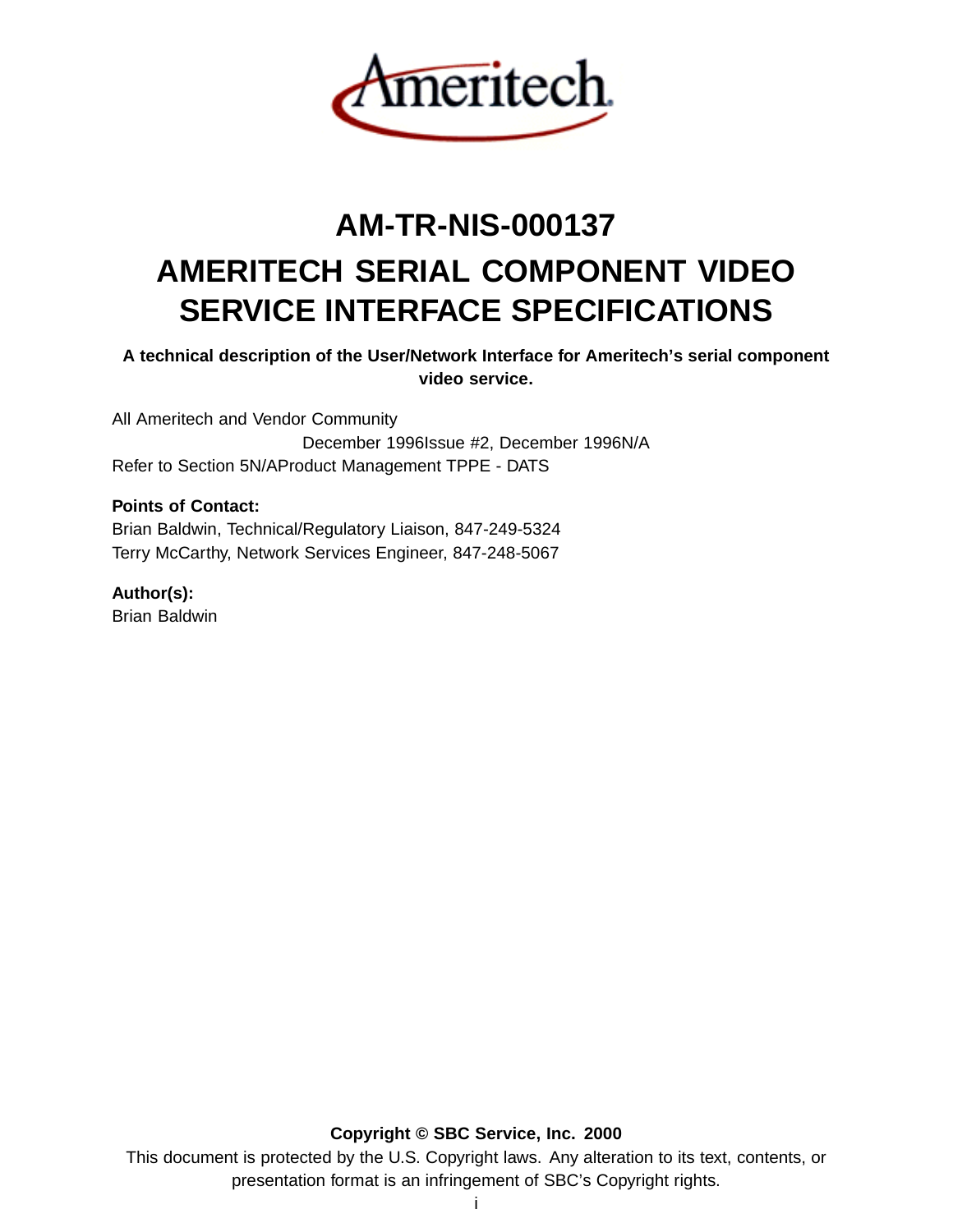# **Table of Contents**

| 2.1. Channel Interfaces                            |     |
|----------------------------------------------------|-----|
|                                                    | v   |
| 2.2. Transmission Quality                          |     |
|                                                    | vi  |
| 2.3. Circuit Architecture - Serial Component Video |     |
|                                                    | vi  |
| 3.1. Network Channel (NC) Code                     |     |
|                                                    | vii |
| 3.2. Network Channel Interface (NCI) Code          |     |
|                                                    | vii |
| 4.1. Performance Objectives                        |     |
|                                                    | ix  |

# **Copyright © SBC Service, Inc. 2000**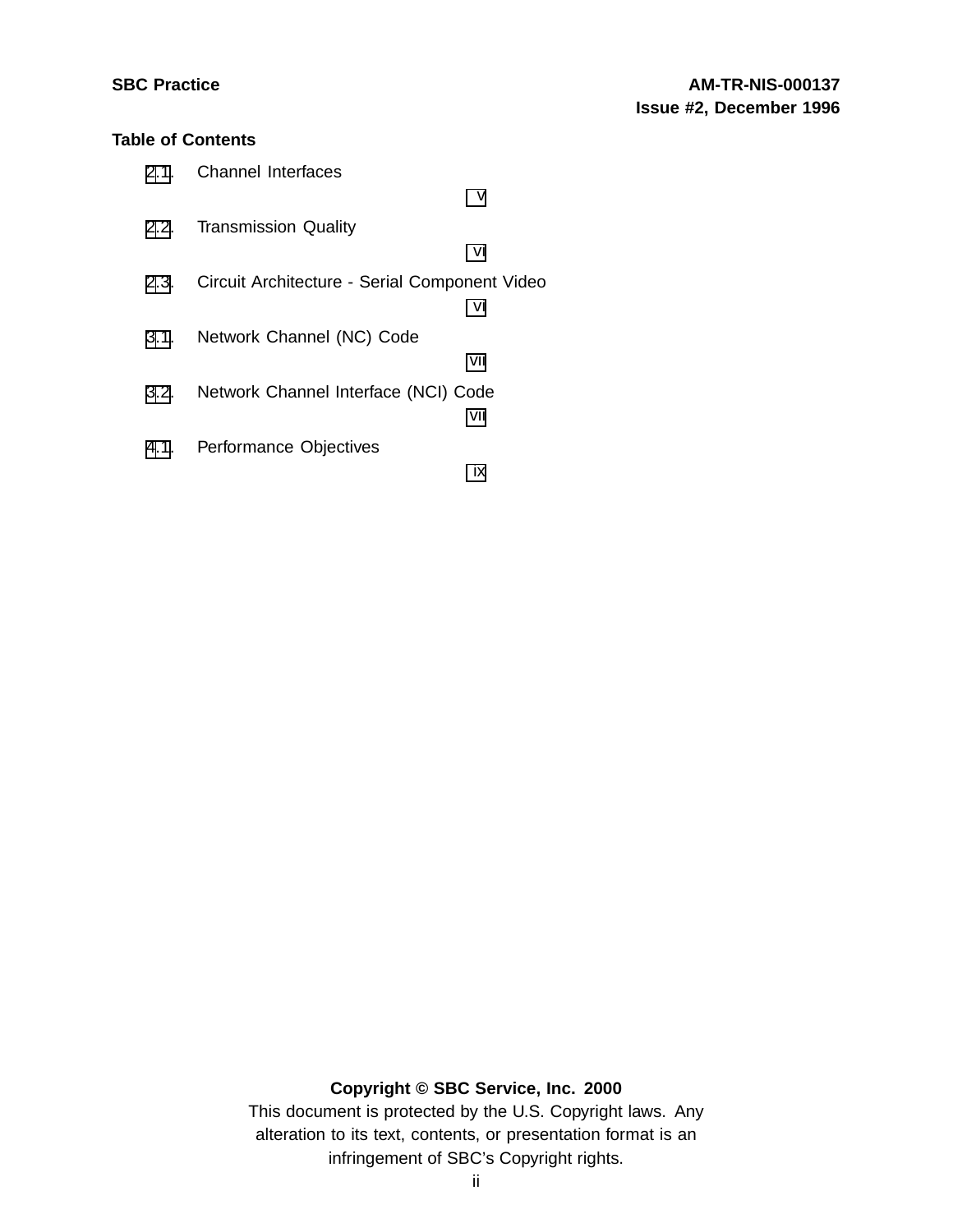# **TECHNICAL REFERENCE NOTICE**

This Technical Reference is published by Ameritech to provide a technical description of the User/Network Interface for Ameritech's Advanced Video Service. It provides interface specifications and operating requirements as a guide for system users and vendors.

Ameritech reserves the right to revise this document for any reason including, but not limited to, conformity with standards promulgated by various agencies, utilization of advances in the state of the technical arts, or the reflection of changes in the design of any equipment, techniques or procedures described or referred to herein.

**AMERITECH MAKES NO REPRESENTATION OR WARRANTY, EXPRESS OR IMPLIED, WITH RESPECT TO THE SUFFICIENCY, ACCURACY, OR UTILITY OF ANY INFORMATION OR OPINION CONTAINED HEREIN. AMERITECH EXPRESSLY ADVISES THAT ANY USE OF OR RELIANCE UPON THIS TECHNICAL REFERENCE IS AT THE RISK OF THE USER AND THAT AMERITECH SHALL NOT BE LIABLE FOR ANY DAMAGE OR INJURY INCURRED BY ANY PERSON ARISING OUT OF THE SUFFICIENCY, ACCURACY, OR UTILITY OF ANY INFORMATION OR OPINION CONTAINED HEREIN.**

This document is not to be construed as a suggestion to any manufacturer to modify or change any of its products, nor does this document represent any commitment by Ameritech or any Ameritech operating company (AOC) to purchase any product, whether or not it provides the described characteristics.

Ameritech does not recommend products, and nothing contained herein is intended as a recommendation of any product to anyone.

Nothing contained herein shall be construed as conferring by implication, estoppel, or otherwise any license or right under any patent, whether or not the use of any information herein necessarily employs an invention of any existing or later issued patent.

Ameritech reserves the right not to offer any or all of these services and to withdraw any or all of them at any future time.

With respect to services offered pursuant to tariff, however, the terms and conditions of the service offering are determined by the tariff and applicable laws and regulations.

For further information, contact:

# **Copyright © SBC Service, Inc. 2000**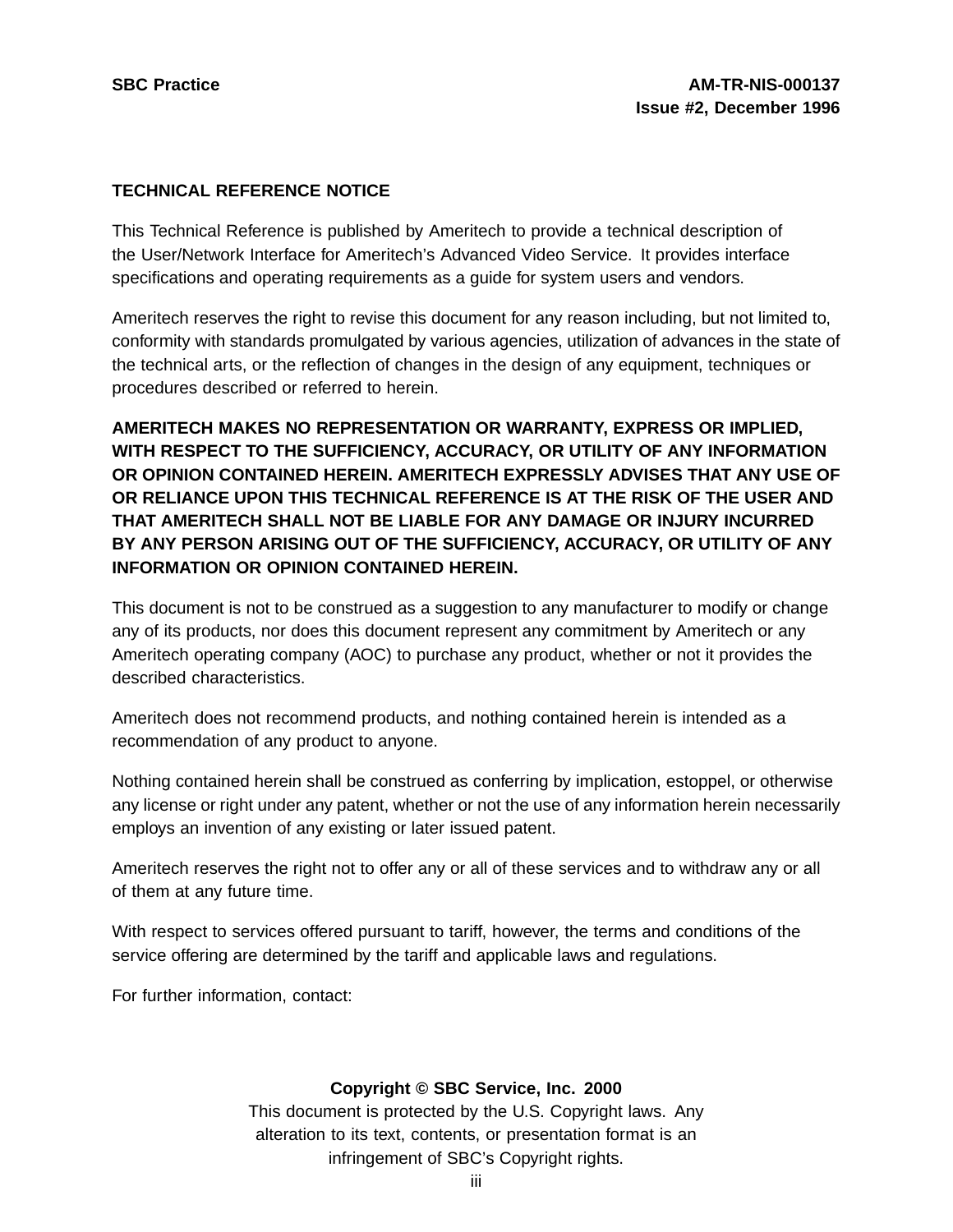Information Manager, Ameritech, 2000 W. Ameritech Center Drive, 3A43E, Hoffman Estates, IL 60196-1025

Any questions regarding this document, please contact the APEx Help Desk at 847-248-4328.

#### **General**

This document describes the User/Network Interface Specifications for Ameritech's Serial Component Video Service (SCVS).

#### **[1](#page-3-0). Change and Reissue**

This document is being re-issued to provide for additional network interfaces, for DS-3/compressed hand-off, and separate interfaces for analog or AES/EBU audio, machine control and time code.

#### **[2](#page-3-0). Service Description**

Serial Component Video Service is a broadband video transport (270 Mbps) of high quality video and audio materials as defined in the Society of Motion Picture and Television Engineers (SMPTE) Standard 259M.

This interface describes a serial digital interface for system M (525/60) NTSC digital television equipment operating with 4:2:2 serial component signals. Serial Component video Service provides one-way transmission capability for transporting digital signals that conform to ANSI/SMPTE 259M-1993 serial digital video format. SCVS employs digital network facilities between customer designated premises through serving wire centers and has one or more channel termination designations. Hubbed service is also available between customer premises and an Ameritech hub or switching location.

Delivery or receipt at the network interface of a serial component video signal may include multiplexed (embedded) digital audio, machine control information and time code information as created and requested by the customer.

<span id="page-3-0"></span>The serial digital interface conforms to ANSI/SMPTE 259M-1993. This transport is intended to transport System M 10-Bit 4:2:2 Component Serial Digital Television information for 270 Mbps

# **Copyright © SBC Service, Inc. 2000**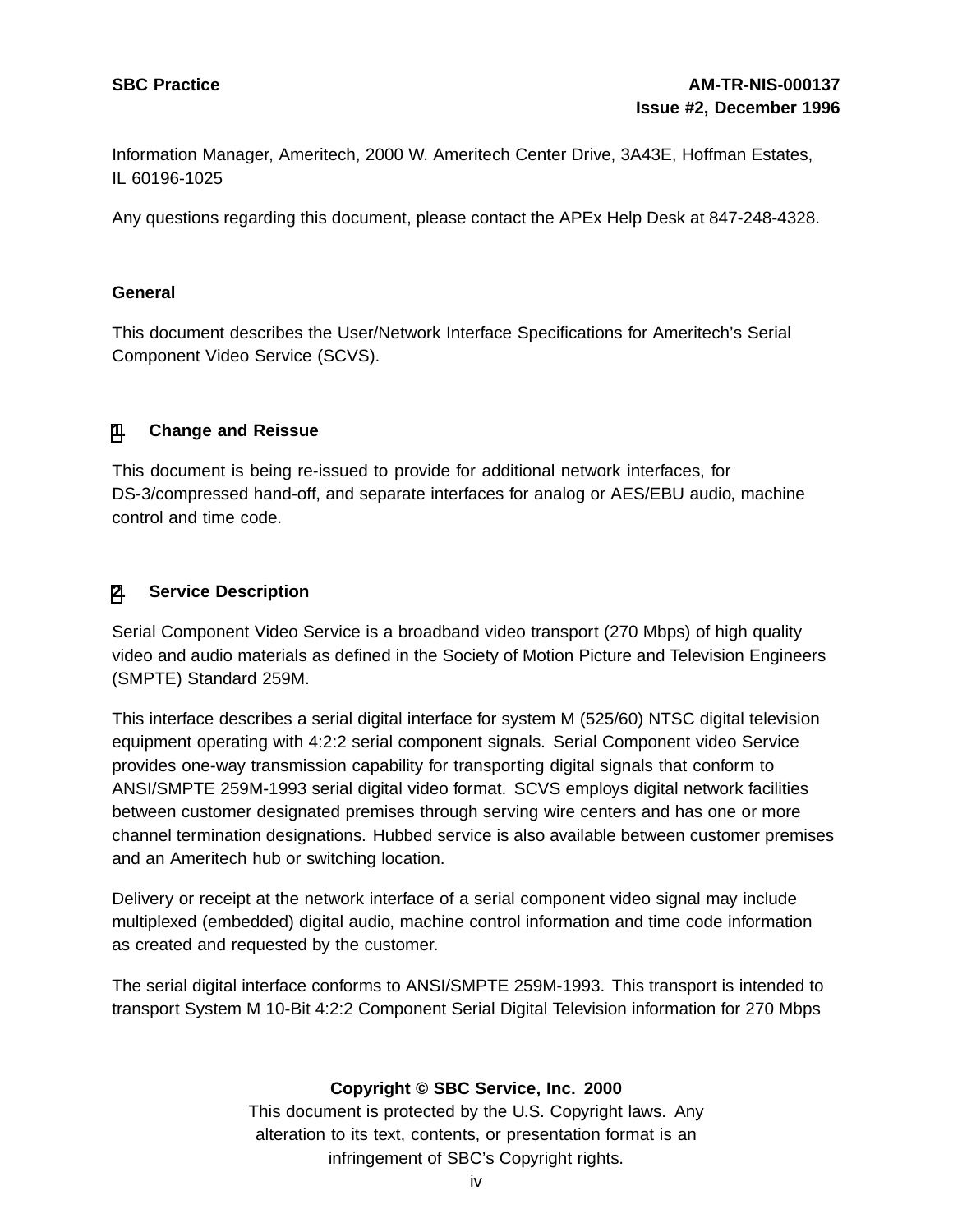signals. The 45 Mbps (DS-3) interface is in compliance with Ameritech **AM TR-TMO-000101**, Ameritech OPTINET Digital Service Transmission Parameters, Issue 2, 1992.

When one end of the service is a 45 Mbps (DS-3) interface, the other network interface must have separate digital video, audio, machine control, and time code Channel interfaces.

# **[2](#page-3-0)[.1](#page-4-0). Channel Interfaces**

This service offers several different channel interfaces. The Serial Component Video Service channel interfaces are:

#### **270 Mbs Interface**

Channel interface will receive or deliver serial digital component video signals to or from the network interface. Embedded audio, machine control, and time code will be transported.

#### **MULTIPLEXED INTERFACE**

Channel interface with separate digital video, analog or AES/EBU digital audio, machine control, and time code that will receive or deliver the above signals to or from the network.

#### **COMPRESSED INTERFACE**

Channel interface that will receive or deliver DS-3 signals to or from the network. The other end of this circuit must be ordered with the interface defined directly above.

Several of the Analog Audio input/output configurations allow for interoperability with AES/EBU digital audio. For a single termination/NI, all audio must be either analog or AES/EBU digital. If the protocol option code is 20A or 20D it is permissible to mix these thus permitting analog-to/from - analog, AES/EBU - to/from - AES/EBU, and analog - to/from - AES/EBU. If the protocol option code is 15A at one end, the other end must be DS-3. The 15A protocol option code defines an audio interface on a video codec that has limited availability and is being phased out.

The digital audio channel interface (for AES/EBU) input/out configurations) for inserting/extracting embedded audio complies with AES3-1992 (ANSI S4.40-1992) Revision of AES3-1985 (ANSI S4.40-1985), "AES Recommended Practice for Digital Audio Engineering."

# <span id="page-4-0"></span>**Copyright © SBC Service, Inc. 2000**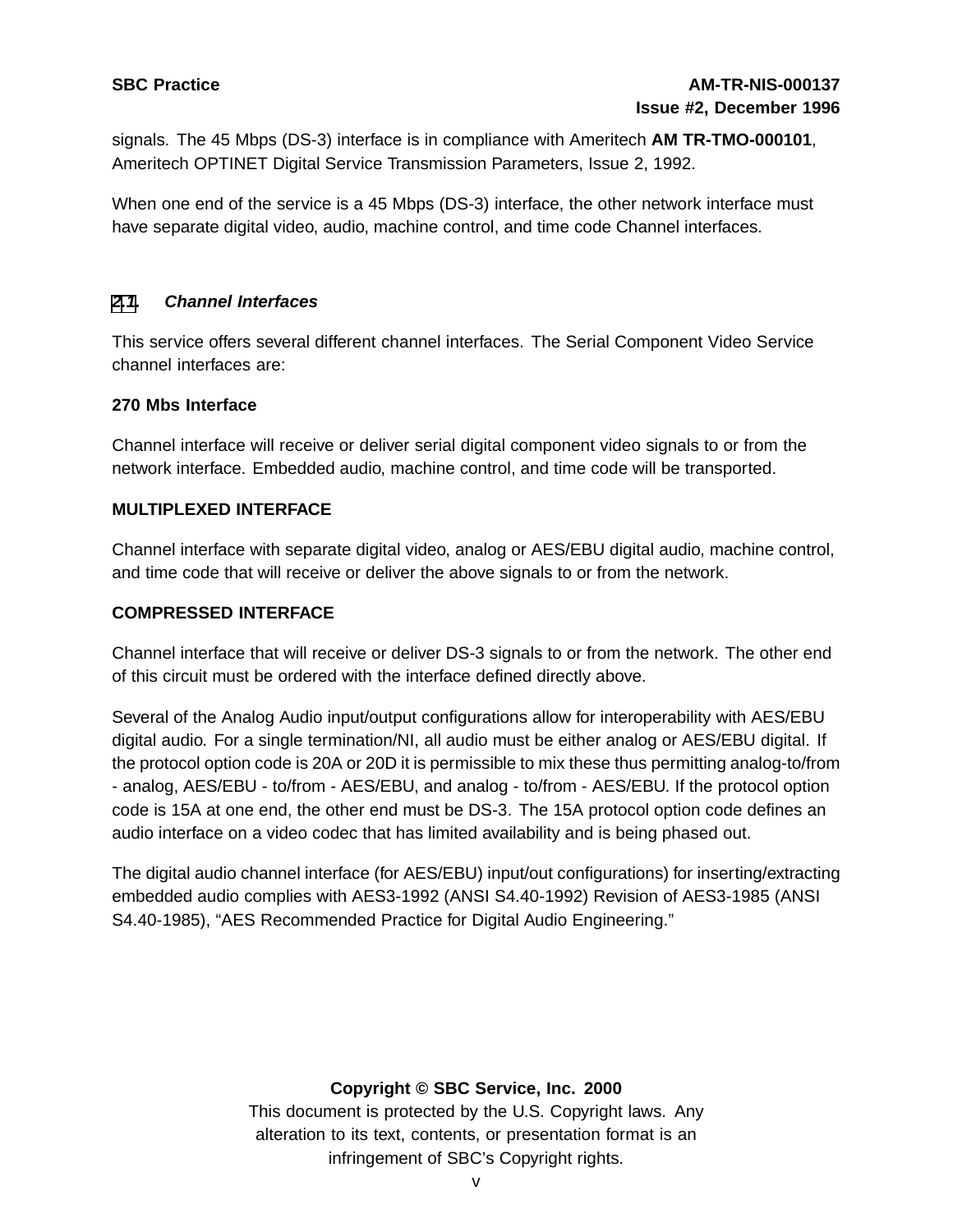# **[2](#page-3-0)[.2](#page-5-0). Transmission Quality**

A digitized video signal is defined for the purposes of Serial Component Video Service as the use of digital methods for the transmission of digital video signals from one point to another to complete a transmission service.

A digital channel termination for Serial Component Video Service transmits or receives at 270 Mbps. Customers are cautioned to verify performance of their receive CPE as some manufacturers specify other performance limits. The Ameritech receive performance is based on 30 dB of loss at 135 MHz due to coaxial cable.

Serial Component Video Service provides network capability that meets the digital interface and performance objectives specified in ANSI/SMPTE 259M-1993.

Analog and digital audio signals have terminating impedance of 600 Ohms and 110 Ohms (respectively), resistive and balanced to ground.

Digital transport performance is consistent with **AM TR-TMO-000101**. Currently no active error detection and handling (EDH) is incorporated in this transport.

# **[2](#page-3-0)[.3](#page-5-0). Circuit Architecture - Serial Component Video**

Serial Component Video accepts serial component digital video signals with or without multiplexed (embedded) video, audio, machine control, and time code information in one serial bit stream. Options are available to provide separate physical interfaces for digital video, analog or digital AES/EBU audio, machine control, and time code.

SCVS service can also be provided using a DS-3 video codec. In this case, only separate physical interfaces for uncompressed digital video, analog or digital AES/EBU audio, machine control, and time code are available at one end delivered via a DS-3 codec; i.e., the single embedded interface cannot be used. The other end of this circuit is a DS-3. It is possible to order two such circuits and have them cross connected at the DS-3 interface in an Ameritech central office, hub, or switch location (in effect creating a hubbed version of the "separate interfaces input" -to- "separate interfaces output" service offering described in the preceding paragraph). Only one end of each such hub circuit (or any single SCVS service in general) can have a DS-3 interface. Since no single standard exists for compression, it is up to the customer to identify a compatible codec; otherwise, compatible operation cannot be guaranteed.

# <span id="page-5-0"></span>**Copyright © SBC Service, Inc. 2000**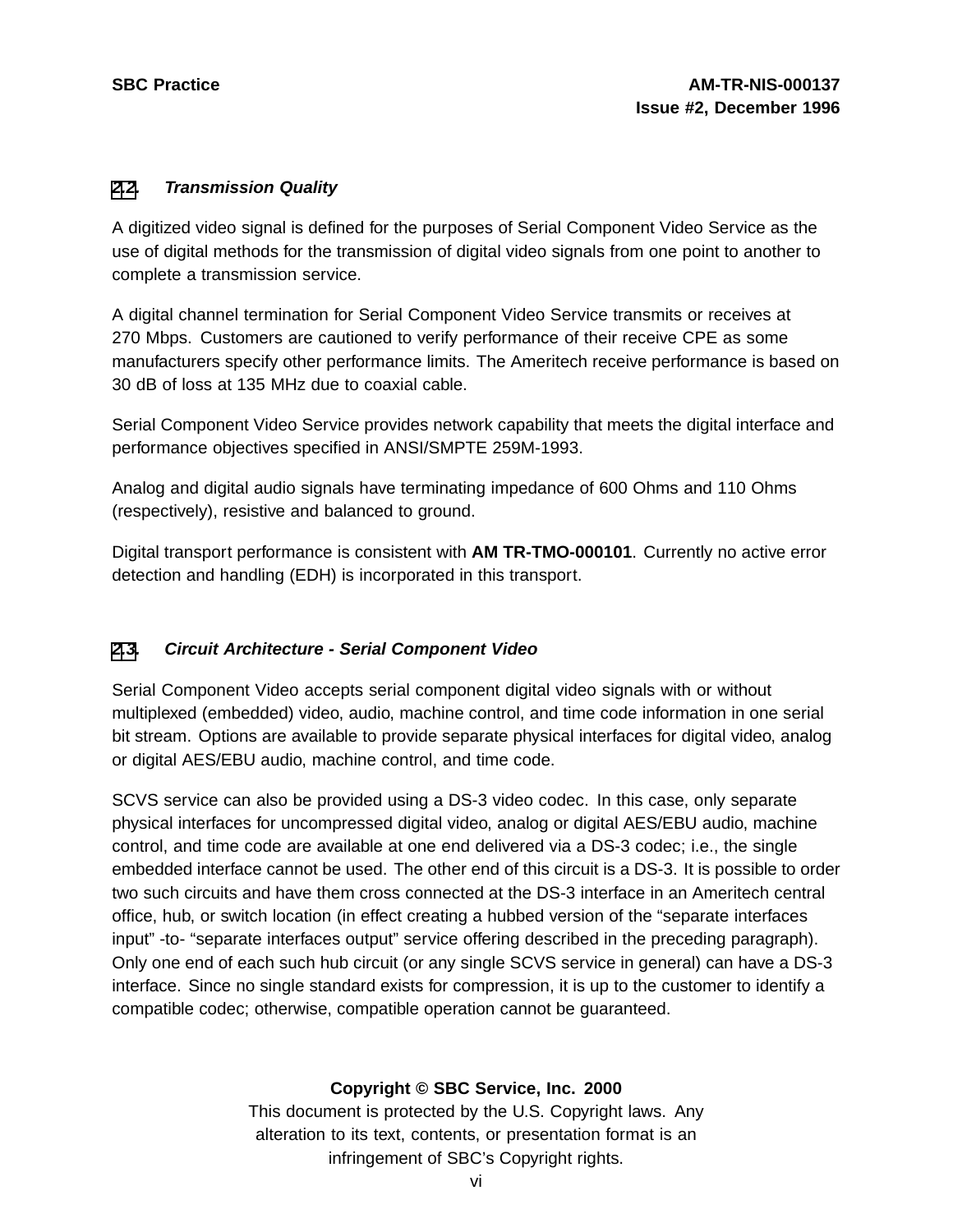#### **[3](#page-6-0). Interface Requirements**

The physical interface for the 270 Mbps video signal, at both the customer originating and terminating locations, will be a telephone company provided female "BNC" connector mounted on a rack mounted panel. The "BNC" connector will have a nominal 75 Ohm impedance. This also applies to the DS-3 45 Mbps interface.

The physical interface for the multiplexed (embedded) ancillary data signals, at both the customer originating and terminating locations, will be a telephone company connector block or other suitable connector. The audio input must be specified as either analog or digital. Audio output can be either analog, digital or both.

# **[3.1](#page-6-0). Network Channel (NC) Code**

The Network Channel (NC) code, as described in Telcordia (formally Bellcore) documents SR STS-000307 and SR STS-000323, is a four-character representation of the channel parameters. It consists of two data elements: 1) a two-character position that specifies the type and quality of the channel; and 2) two positions that specify an available option code for the channel type. The NC code for SCVS is described below.

NC code: **TV - -**

This code supports all the following service arrangements which are detailed in the Network Interface Codes.

270 Mbps with embedded audio, video, machine control and time code, 270 Mbps digital video with separate interfaces for analog or digital audio, machine control, and time code.

DS-3 or 45 Mbps.

# **[3.2](#page-6-0). Network Channel Interface (NCI) Code**

<span id="page-6-0"></span>The NCI code is an encoded representation used to identify five (5) interface elements located at a POT or customer location. The interface elements are: (1) Total Conductors, (2) Protocol, (3) Impedance, (4) Protocol Options, and (5) Transmission Level Point which is ignored in TV services; however, these positions are used to indicate direction of service.

# **Copyright © SBC Service, Inc. 2000**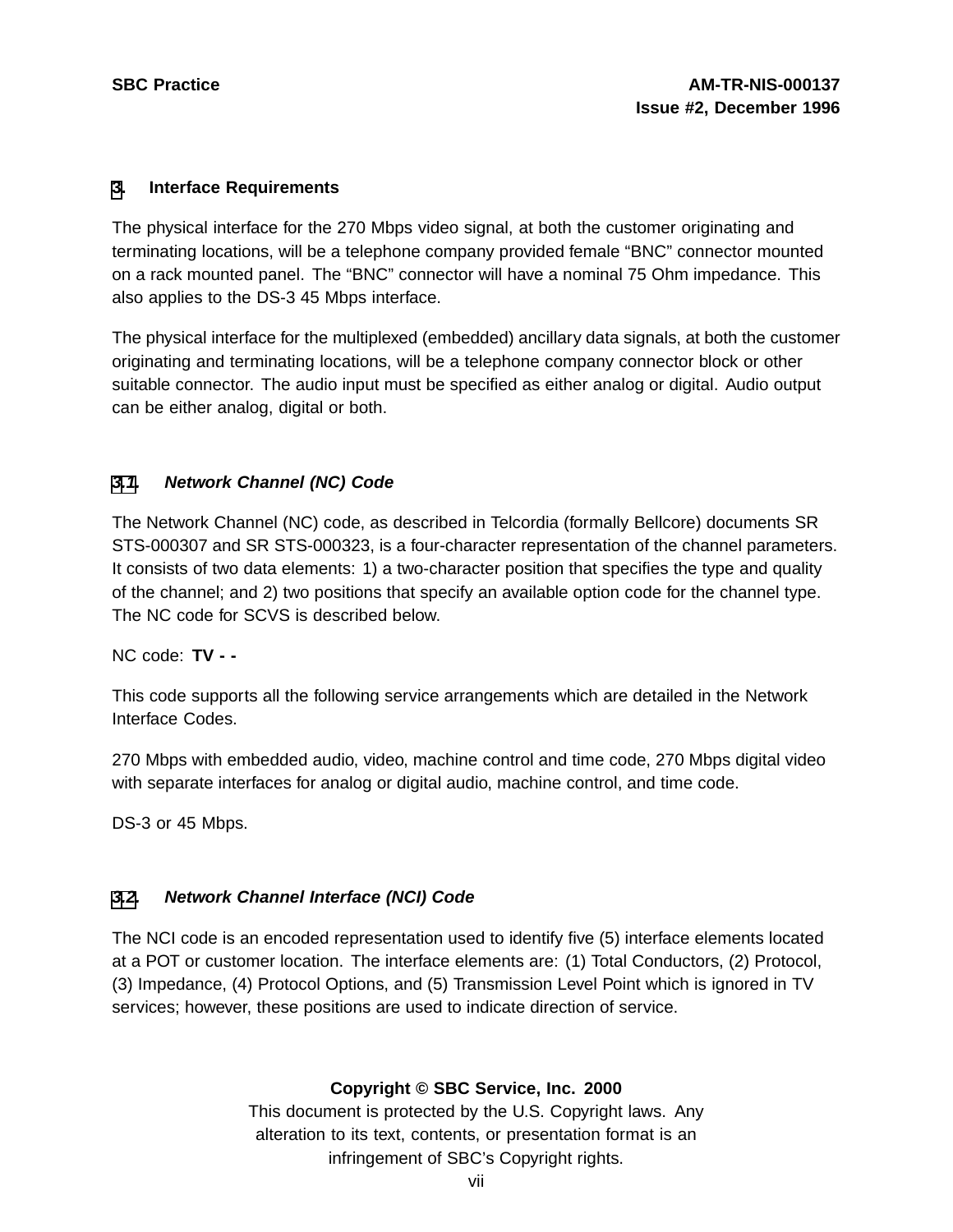THE NUMBER OF CONDUCTORS IS AS FOLLOWS:

**02** for combined (embedded) video/audio/machine control/time code.

**>02** for separate video/analog or digital AES/EBU audio and machine control/time code signals.\*

Number of conductors is based on two-wire connectivity. The video is two-conductor (coax), all audio is two wires per channel, and the machine control/time code is handled as a combined service connection of four wires.

Examples:

 $video + four audio = 10 conductors.$ 

Video + two audio + machine/time = 10 conductors

(Protocol Option below separates these two cases with the same number of conductors.)

#### **THE PROTOCOL CODE IS AS FOLLOWS:**

**TD** Component Digital Video

**DS** Digital Heirarchy Interface

#### **THE IMPEDANCE CODE IS:**

**6** (75 ohms)

THE PROTOCOL OPTION CODE IS AS FOLLOWS:

**15A** Component Digital Video plus one through four Analog 15 KHz audio signals.

**20A** Component Digital Video plus one through four 20 KHz Analog Audio channels encoded or decoded to be compatible with AES/EBU digital audio in 20D below.

**20D** Video plus two stereo pairs of AES/EBU digital audio channels.

**21A** Component Digital Video plus one through four 20 KHz Analog Audio channels encoded or decoded to be compatible with AES/EBU digital audio in 21D below, with machine control/time code signals.

**21D** Video plus two stereo pairs of AES/EBU digital audio channels with machine control/time code signals.

#### **Copyright © SBC Service, Inc. 2000**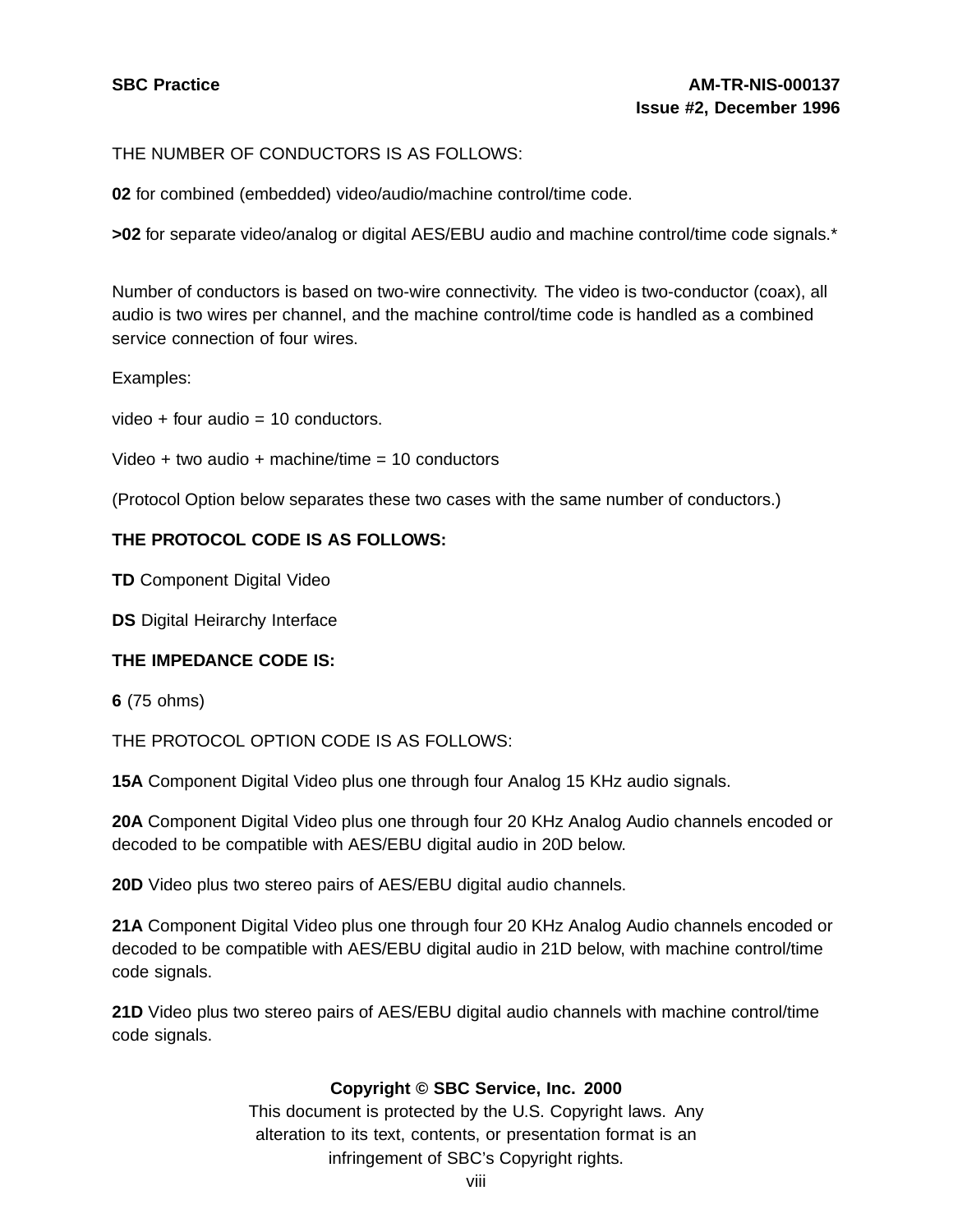# **WHEN ORDERING 20A/21A ON ONE END AND 20D/21D ON THE OTHER END, THE AUDIO CHANNELS MUST MATCH. ONE AES/EBU STEREO PAIR EQUALS TWO ANALOG AUDIO CHANNELS.**

NCI codes 21A and 21D are interim, and pending national approval. This document will be modified should it be necessary.

THE DIRECTION OF SERVICE CAN BE ONE OF TWO OPTIONS:

**O-** for transmit end

**-O** for the receive end

Example of NCI with directionality for TV - service follows:

Transmit End: **-02TD6.20A.O-**

Receive End: **-02TD6.20A.-O**

#### **[4](#page-8-0). Technical Performance Objectives**

#### **General**

The following specification is presented to describe the special access and local channel services that are offered by Ameritech to Intra LATA customers and Inter Exchange Carriers. These services are high speed digital in nature and are suitable for the one-way transmission of 3:2:2 component 270 Mbps ANSI/SMPTE 259m signals between a customer premises or DS-3 (45 Mbps) interface via appropriate codec.

# **[4.1](#page-8-0). Performance Objectives**

Video with multiplexed (embedded) audio, machine control and time code. Component Signal Transmission 4:2:2 component serial transmission as described in ANSI/SMPTE 125M Appendix G and ANSI/SMPTE 259M

<span id="page-8-0"></span>Output Impedance: 75 Ohms Unbalanced to ground (Resistive Load connected directly to output with a return loss greater than 15 dB over a frequency range of 5 MHz to 270 MHz)

# **Copyright © SBC Service, Inc. 2000**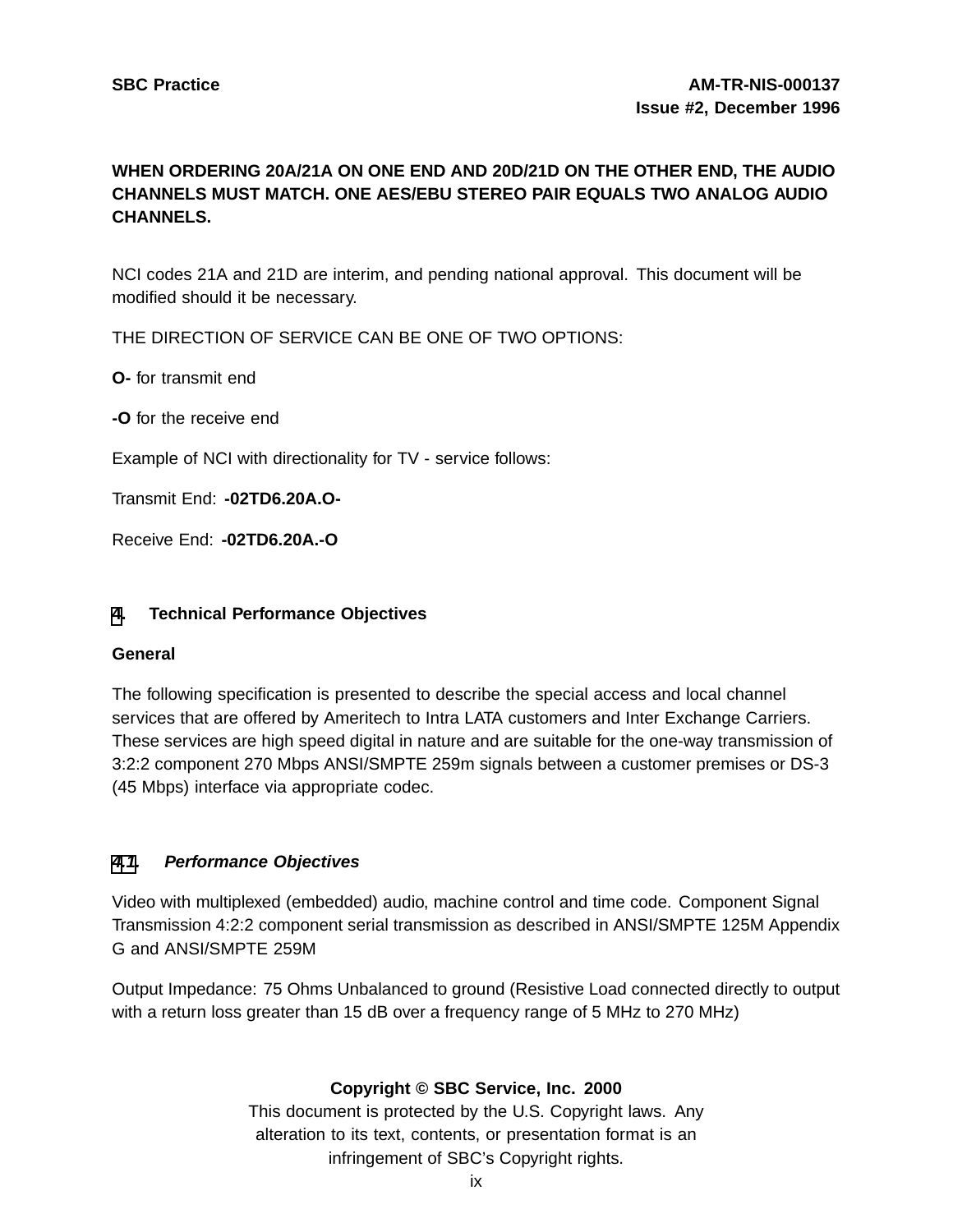Input Impedance: 75 Ohms Unbalanced to ground with a return loss greater than 15 dB over a frequency range of 5 MHz to 270 MHz

Signal Amplitude: 800 mV +/- 10% (Measured across 75 Ohm Res.)

DC Offset:  $0.0V + / -0.5V$  (Measured at mid amplitude point of signal)

Rise and Fall Times: .75 ns to 1.50 ns +/-0.5 ns (measured between the 20% and 80% amplitude points and measured across a 75 Ohm resistive load)

Rising Edge Timing: Within +/-0.25 ns of the average timing of rising edges as determined over a period of one line

Transmission Order: Least Significant Bit (LSB) first

Coding: NRZI scrambled

Scrambling Polynomial: (NRZ)  $G1(X) = X E9+X E4+1$ 

NRZI Sequence: (polarity free) G1(X) = X+1 (See ANSI/SMPTE 259M - 1993 Annex A)

Data Word Length: 10 bits

Bit Rate: 270 Mbps nominal

Ancillary Data: If present, shall be passed transparently if the conductor code ordered is 02. (see ANSI/SMPTE 272M - 1994)

Embedded Audio: If present, shall be passed transparently if the conductor code ordered is 02. (see ANSI/SMPTE 272M - 1994)

#### **[5](#page-9-0). References**

#### **Normative References**

Telcordia (formally Bellcore) SR STS-000307, NC/NCI Code Dictionary, Issue 4, February 1993

<span id="page-9-0"></span>Telcordia (formally Bellcore) SR-STS-000323, NC/NCI Compatibility Guide, Issue 3, February 1993

# **Copyright © SBC Service, Inc. 2000**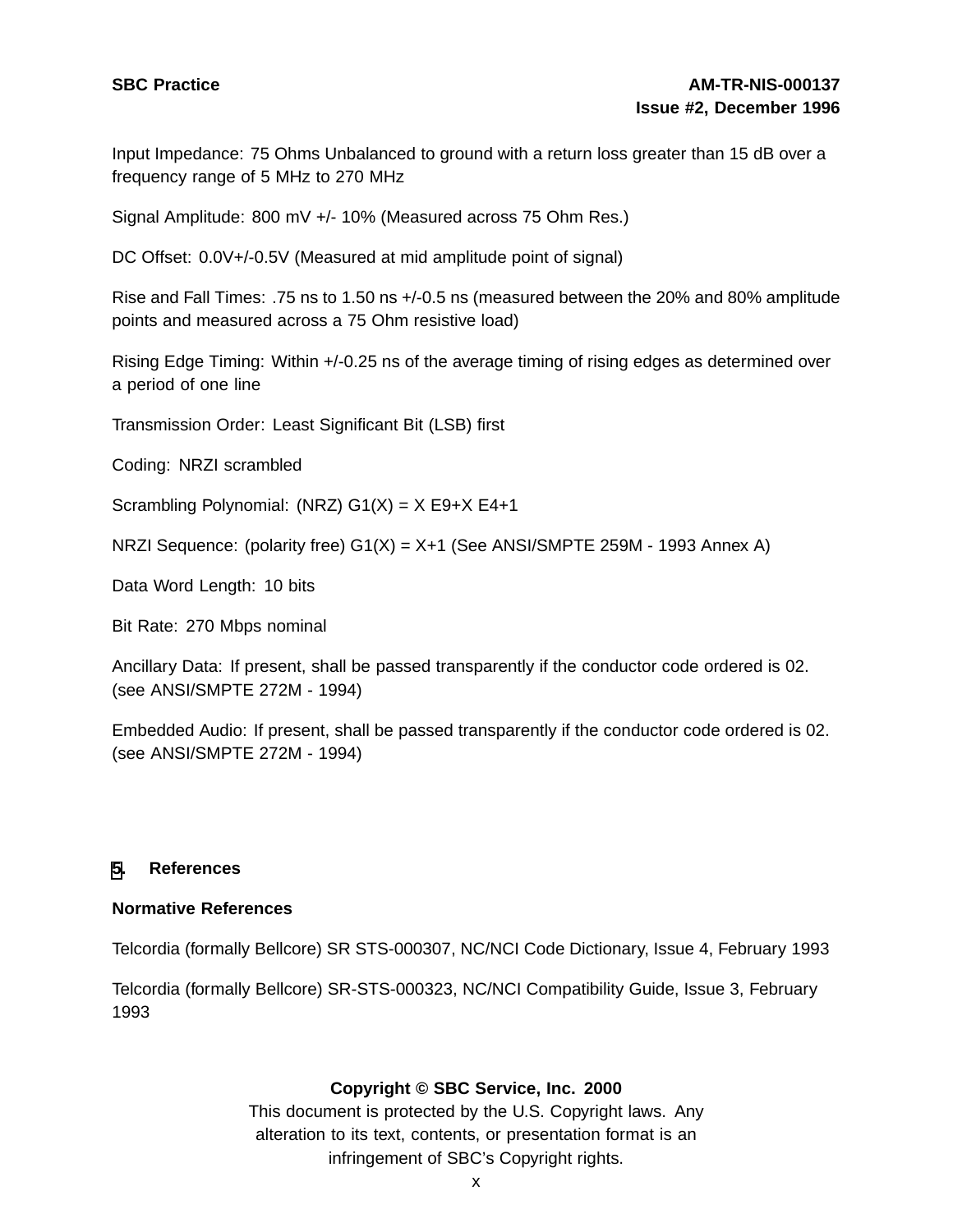Telcordia (formally Bellcore) GR-338-CORE, Television Special Access and Local Channel Services Transmission Parameter Limits and Interface Combinations, Issue 1, December 1995

ANSI/SMPTE 259M - 1993, Television - 10 - Bit 4:2:2 Component and 4 fsc NTSC Composite Digital Signals - Serial Digital Interface

ANSI/SMPTE 12M - 1995 for Television, Audio, and Film Time and Control Code

ANSI/SMPTE 272M - 1994 for Television - Formatting AES/EBU Audio and Auxiliary Data into Digital Video Ancillary Data Space

ANSI/SMPTE 272M - 1994 for Television - Formatting AES/EBU Audio and Auxiliary Data into Digital Video Ancillary Data Space

AES11 - 1991 (ANSI S4.44 - 1991) AES Recommended Practice for Digital Audio Engineering - Synchronization of Digital Audio Equipment in Studio Operations

AES3 - 1992 (ANSI S4.40 - 1992) AES Recommended Practice for Digital Audio Engineering - Serial Transmission Format For Two-Channel Linearly Represented Digital Audio Data

#### **Informative References**

Telcordia (formally Bellcore) GR-337-CORE, Program Audio Special Access and Local Channel Services, Issue 1 December 1995

ANSI/SMPTE 125M - 1992, Television - Component video signal 4:2:2 - Bit - Parallel Digital Interface

ANSI/SMPTE 170M - 1994, Television - Composite Analog Video Signal - NTSC for Studio **Applications** 

ANSI/SMPTE 244M - 1993 Television - System M/NTSC Composite Video Signals - Bit - Parallel Digital Interface

ANSI/SMPTE 244M - 1993, Television - System M/NTSC Composite Video Signals - Bit - Parallel Digital Interface

ANSI/SMPTE 276M - 1995 for Television - Transmission of AES/EBU Digital Audio Signals Over Coaxial Cable

ANSI/SMPTE 291M - 1996 for Television Ancillary Data Packet and Space Formatting

# **Copyright © SBC Service, Inc. 2000**